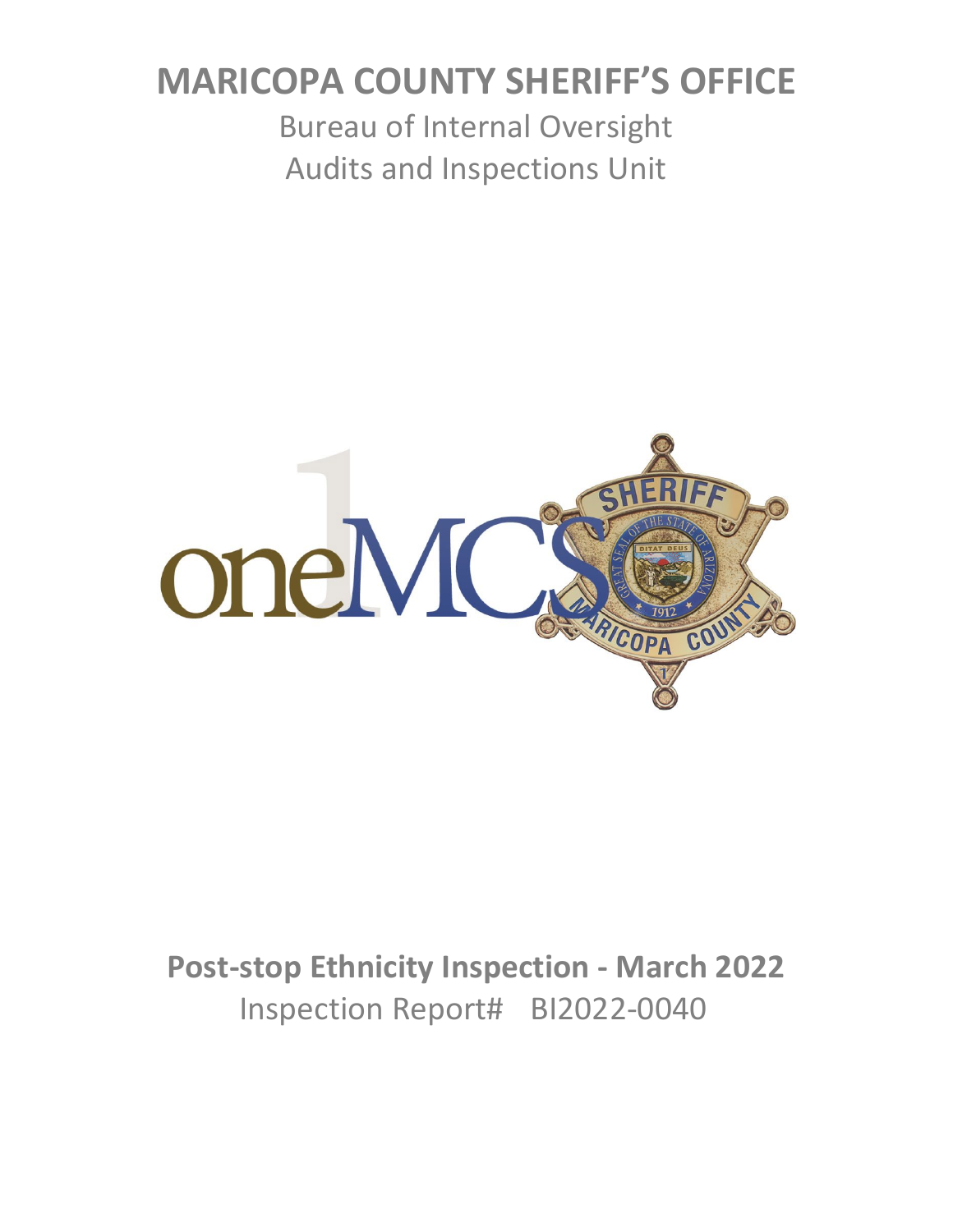The Audits and Inspections Unit (AIU) of the Sheriff's Office Bureau of Internal Oversight (BIO) will conduct monthly inspections of the Post-Stop Perceived Ethnicity of drivers and passengers listed on the Vehicle Stop Contact Forms (VSCF) within the TraCS database. To achieve this, inspectors will utilize a list of Hispanic surnames provided by the United States Census Bureau and a random sample of Body-Worn Camera videos from each selected Hispanic driver. These entries will be uniformly inspected utilizing a matrix developed by the Audits and Inspections Unit in accordance with the procedures outlined in policies, EB-1, EB-2, GJ-35, CP-2, CP-5, and CP-8.

## **Compliance Objectives:**

Utilizing the Post-Stop Perceived Ethnicity Inspection Matrix, review each selected Body Worn Camera video to ensure the following during March 2022:

- Drivers with Hispanic surnames identified as "White"
- Hispanic surname drivers with Passenger Post-Stop Perceived Ethnicity listed as "Unknown-Vision Obstructed"
- Hispanic drivers with Passenger Post-Stop Perceived Ethnicity Identified

## **Criteria:**

MCSO Policy EB-1, *Traffic Enforcement, Violator Contacts, and Citation Issuance* MCSO Policy EB-2, *Traffic Stop Data Collection* MCSO Policy GJ-35, *Body-Worn Cameras* MCSO Policy CP-2, *Code of Conduct* MCSO Policy CP-5, *Truthfulness* MCSO Policy CP-8, *Preventing Racial and Other Bias-Based Profiling*

## **Conditions:**

Collectively there were a total of 1,859 traffic stops made during the month of March 2022, of which 238 traffic stops met inspection criteria:

- 60 of the 238 traffic stops identified drivers with Hispanic surnames as "White."
- 5 of the 238 traffic stops had Hispanic surname drivers with Passenger Post Perceived Ethnicity listed as "Unknown-Vision Obstructed."
- 173 of the 238 traffic stops had Hispanic drivers with identified Passenger Post-Stop Perceived Ethnicity.

Out of 238 traffic stops the MCSO reviewed a total random sample of 25 traffic stops. These traffic stops included:

- 1) 10 stops for Hispanic surname drivers identified as "White"
- 2) 5 stops for Hispanic surname drivers with Passenger Post Perceived Ethnicity listed as "Unknown-Vision Obstructed"
- 3) 10 stops for Hispanic drivers with Passenger Post-Stop Perceived Ethnicity Identified

In all inspections, a "reasonable person" standard was utilized by inspectors.

MCSO achieved a compliance rate of 93.75% in the Post-Stop Ethnicity Inspection for March 2022, as illustrated in the graph below: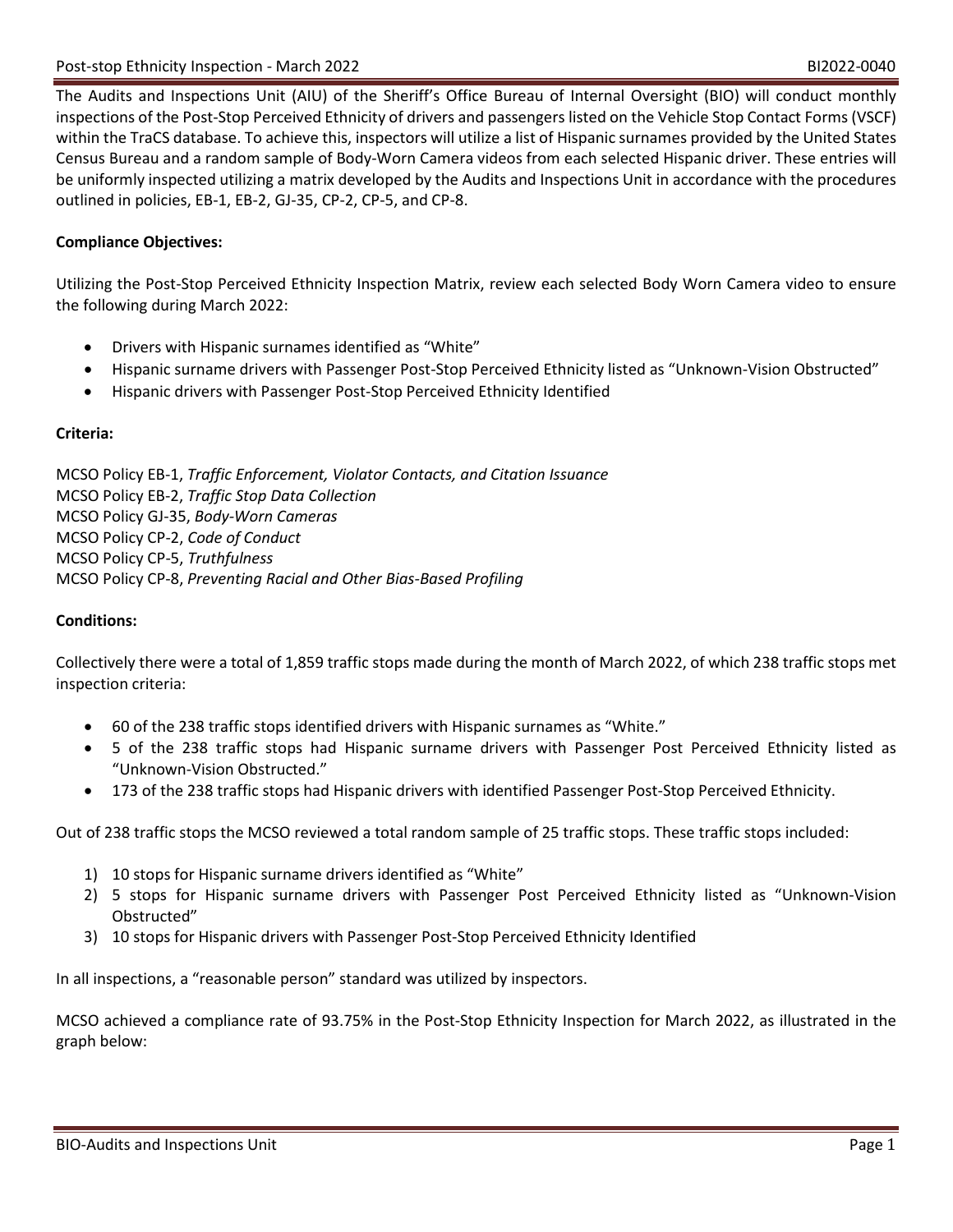

# The compliance rate of each inspection element is illustrated in the table below:

| <b>Inspection Elements</b>                                                                                                                             | Not In<br>Compliance | <b>In</b><br>Compliance | <b>Total</b><br><b>Not</b><br><b>Verifiable</b> | <b>Total</b><br>Inspected | Compliance<br>Rate |
|--------------------------------------------------------------------------------------------------------------------------------------------------------|----------------------|-------------------------|-------------------------------------------------|---------------------------|--------------------|
| Drivers with Hispanic surnames identified as "White"<br>on VSCF: Deputy's perception is consistent with<br>inspector (review of BWC)                   | 0                    | 10                      | 0                                               | 10                        | 100.00%            |
| Hispanic surname drivers with passengers listed as<br>"Unknown-Vision Obstructed": Deputy's perception is<br>consistent with inspector (review of BWC) |                      |                         | 3                                               | 2                         | 50.00%             |
| Hispanic drivers with Passenger Post Stop Ethnicity<br>identified: Deputy's perception is consistent with<br>inspector (review of BWC)                 | 0                    | 4                       | 6                                               | 4                         | 100.00%            |
| <b>Overall Compliance with inspection requirements</b>                                                                                                 |                      | 15                      | 9                                               | 16                        | 93.75%             |